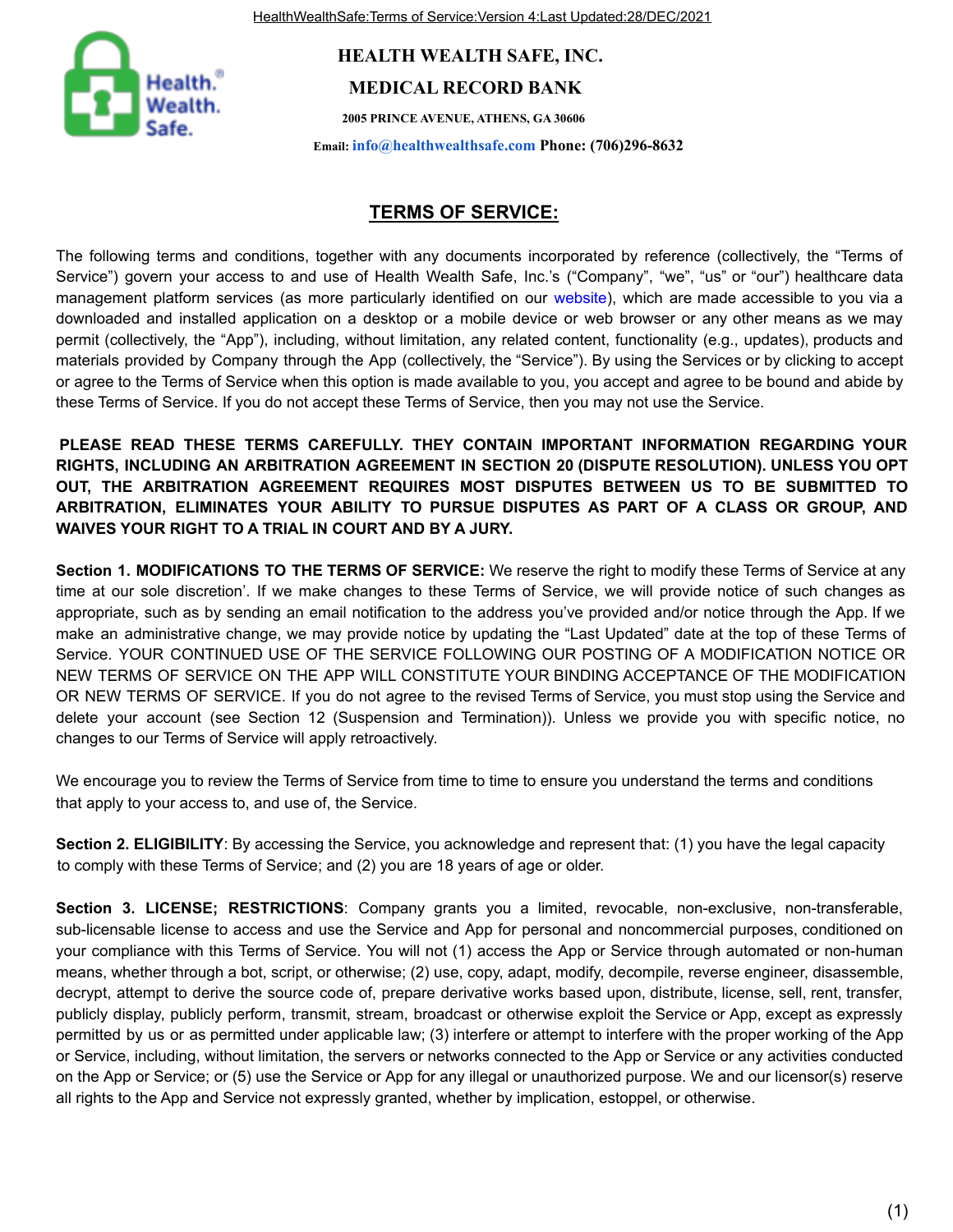**Section 4. ACCOUNT CREATION, CUSTOMER ACCOUNT, PASSWORD, AND SECURITY OBLIGATIONS:** You understand that you will need to create an account to have access to all of the parts of the Service. You will: (a) provide true, accurate, current, and complete information about yourself when registering for and/or purchasing our Service (e.g. name, email, address, user ID and password, and payment information) (collectively, "Registration Information"); and (b) maintain and promptly update the Registration Information to keep it true, accurate, current, and complete. If you provide any Registration Information that is untrue, inaccurate, not current, or incomplete, or we reasonably suspect that such information is untrue, inaccurate, not current, or incomplete, we may suspend or terminate your account and refuse any and all current or future use of the Service (or any portion thereof).

You are responsible for maintaining the confidentiality of your username and password and are fully responsible for all activities that occur under your account. You will not share your account information or your user name and password with any third party or permit any third party to logon to the App to utilize the Service by using your account information.' You will immediately notify us of any unauthorized use of your password or account or any other breach of security. You are responsible for taking precautions and providing security measures best suited for your situation and intended use of the Service. We may provide user billing, account, Content or use records, and related information under certain circumstances (such as in response to legal responsibility, lawful process, orders, subpoenas, or warrants, or to protect our rights, customers or business).

**Section 5. PRIVACY:** Data collection and use, including data collection and use of personally identifiable information, is governed by our Privacy Policy (located at https://www.healthwealthsafe.com/hws-privacy-policy), which is incorporated by reference into these Terms of Service.

**Section 6. INTELLECTUAL PROPERTY RIGHTS:** Except for Contributions we and our licensor(s), vendor(s), agent(s) and content provider(s) own 'all content featured or displayed on our App, including without limitation any, audio, video, text, photographs, and graphics (collectively, the "Content"). All elements of the Service, including, without limitation, the general design of the App and the Content, and all trademarks, service marks, and logos contained in the App and provided with the Service or in the Content (the "Marks") are owned or controlled by us or licensed to us, and are protected by United States and international copyright, trademark, patent, trade secret and other intellectual property or proprietary rights laws. ""You may not copy, reproduce, aggregate, republish, upload, post, publicly display, translate, transmit, distribute, sell, license, or modify the Content or Marks without our express prior written permission. You will comply with all applicable domestic and international laws, statutes, ordinances, and regulations regarding your use of the Service. The Service, App, Content, Marks and all related rights remain the exclusive property of Company or its licensors, vendors, agents, and/or Content providers unless otherwise expressly agreed, and are protected by U.S. and international copyright laws.

**Section 7. THIRD PARTY SERVICES:** You may elect to allow automatic electronic communication between the Service and certain third-party services (e.g., providers and payment processors). Such third-party services are offered by independent third parties, not Company. COMPANY DISCLAIMS ALL WARRANTIES, WHETHER EXPRESS OR IMPLIED, WHETHER ARISING BY STATUTE OR OTHERWISE IN LAW OR FROM A COURSE OF DEALING OR USAGE OF TRADE, INCLUDING ANY WARRANTY OF ACCURACY, COMPLETENESS, PERFORMANCE, CURRENCY, MERCHANTABILITY, FITNESS FOR A PARTICULAR PURPOSE, NON-INFRINGEMENT OR TITLE WITH RESPECT TO SUCH THIRD-PARTY SERVICES. IF YOU ALLOW SUCH AUTOMATIC ELECTRONIC COMMUNICATION BETWEEN THE SERVICE AND THIRD-PARTY SERVICES, YOU DO SO AT YOUR OWN RISK, AND YOU AGREE THAT COMPANY IS NOT LIABLE FOR ANY DIRECT, INDIRECT, CONSEQUENTIAL, INCIDENTAL, PUNITIVE, SPECIAL, OR SIMILAR DAMAGES, INCLUDING DAMAGES FOR LOSS OF PROFITS, LOSS OF GOODWILL, WORK STOPPAGE, COMPUTER FAILURE OR MALFUNCTION, LOSS OF WORK SERVICE, OR ANY AND ALL OTHER COMMERCIAL DAMAGES OR LOSSES, WHETHER IN TORT, CONTRACT, OR OTHERWISE, FOR THE RESULTS OF ANY DATA PROCESSING THAT MAY OCCUR WHILE YOUR INFORMATION OR CHARGE CARD TRANSACTIONS ARE BEING HANDLED BY THESE EXTERNAL AND COMPLETELY INDEPENDENT BUSINESS ENTITIES.

**Section 8. OTHER LINKS:** In addition to the third-party services described above, the App or Service may additionally contain links to other third-party websites. Such third-party websites are owned and operated by the third parties and/or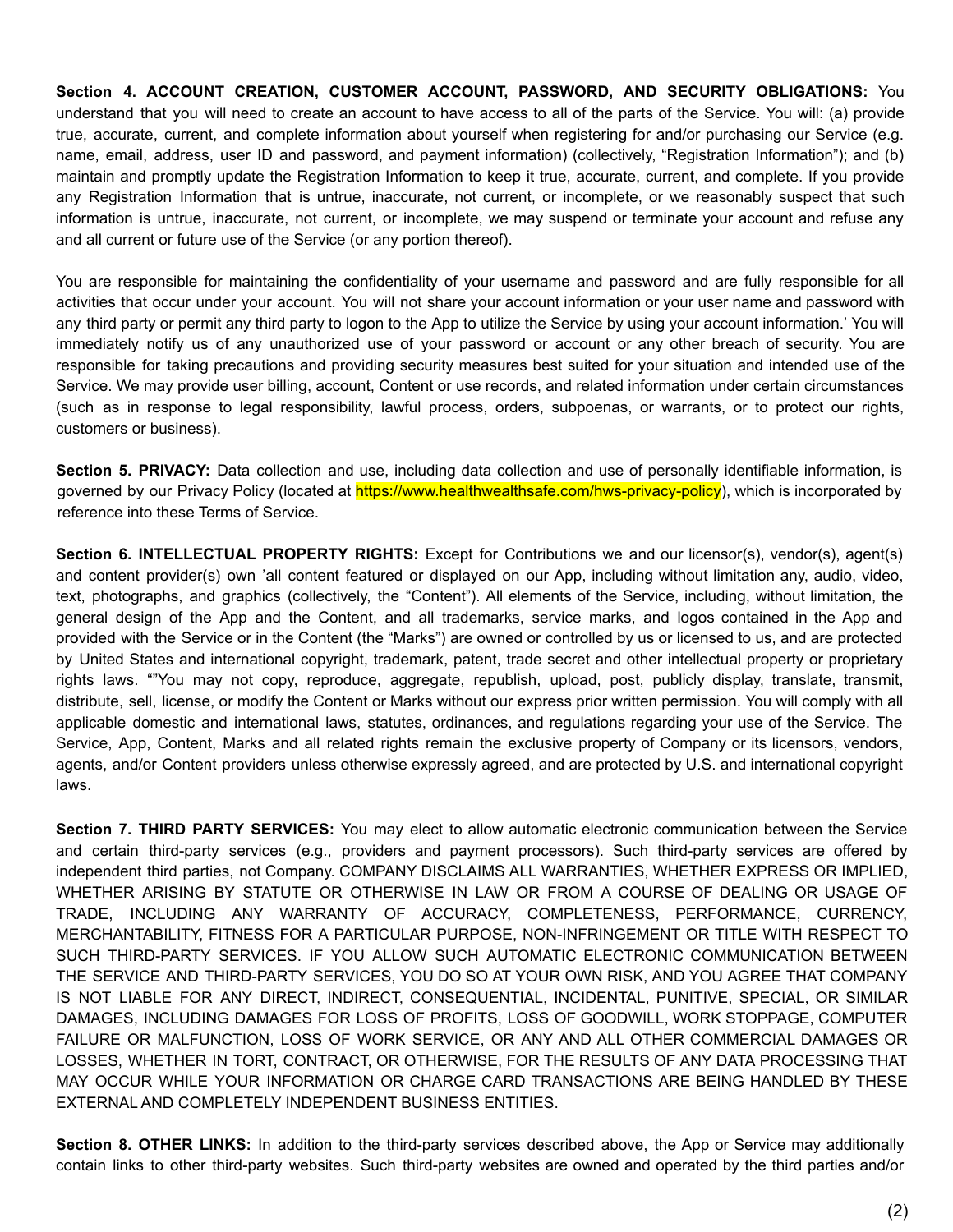their licensors, and Company has no responsibility for or control over such websites. You acknowledge that Company is not responsible or liable for the availability or accuracy of third-party websites, the security or regulatory compliance of such websites, or the content, advertising, or products or services on or available from such websites, and inclusion of any link or application on the App or made available through the Service does not imply any endorsement by Company of such website or services. It is your responsibility to take precautions to ensure any linked material you select is free of viruses and other harmful or destructive items.

**Section 9. USER GENERATED CONTRIBUTIONS; CONTRIBUTION LICENSE**: The App does not offer users the ability to submit or post content publicly. We may provide you with the opportunity to create, submit, post, display, transmit, perform, publish, distribute, or broadcast content and materials to us via the App or otherwise through the Service, including but not limited to text, writings, video, audio, photographs, graphics, comments, suggestions, or personal information or other material (collectively, "Contributions"). You expressly grant us a non-exclusive, perpetual, irrevocable, royalty-free, fully paid-up, worldwide, fully sub-licensable right to use, reproduce, modify, adapt, publish, translate, create derivative works from, distribute, transmit, perform, and display your Contribution and your name, voice, and/or likeness as contained in your Contributions, in whole or in part, and in any form throughout the world in any media or technology for the purposes of operating and providing the Service to you. Contributions are non-confidential, and we are under no obligation to maintain the confidentiality of any information, in whatever form, contained in any Contribution.

Contributions may be viewable by other users of the App or Service and through third-party websites. As such, any Contributions you transmit may be treated in accordance with our Privacy Policy. When you create or make available any Contributions, you thereby represent and warrant that: (1) The creation, distribution, transmission, public display, or performance, and the accessing, downloading, or copying of your Contributions do not and will not infringe the proprietary rights ""of Company or any other party, including but not limited to the copyright, patent, trademark, trade secret, or moral rights of any third party; (2) You will not upload, post, email, or otherwise transmit any Contributions that are derogatory, defamatory, obscene, lewd, slanderous, or offensive, such as slurs, epithets, or anything that might reasonably be construed as harassment or disparagement of anyone or based on race, color, national origin, sex, sexual orientation, age, disability, religious or political beliefs, or other statutorily protected status; (3) you are the creator and owner of or have the necessary licenses, rights, consents, releases, and permissions to use and to authorize us, the App, and other users of the App or Service to use your Contributions in any manner contemplated by the App and these Terms of Service;(4) you have the written consent, release, and/or permission of each and every identifiable individual person in your Contributions to use the name or likeness of each and every such identifiable individual person to enable inclusion and use of your Contributions in any manner contemplated by the App or Service and these Terms of Service; (5) your Contributions do not contain any material that solicits personal information from anyone under the age of 18 or exploits people under the age of 18 in a sexual or violent manner; (6) you will not upload, post, email, or otherwise transmit any content that you do not have a right to transmit under any law or under contractual or fiduciary relationships (such as inside information, proprietary and confidential information learned or disclosed as part of employment relationships or under nondisclosure agreements); (7) You will not use any information received through the App or Service to attempt to identify other customers or to contact other customers; (8) your Contributions are not false, inaccurate, or misleading; (9) Your Contributions are not unsolicited or unauthorized advertising, promotional materials, pyramid schemes, chain letters, spam, mass mailings, or other forms of solicitation, except in those areas that are designated for such purpose and only to the extent such content is authorized by law; (10) your Contributions will not advocate the violent overthrow of any government or incite, encourage, or threaten physical harm against another; (11) your Contributions do not violate any applicable law, regulation, or rule; and (12) your Contributions do not otherwise violate, or link to material that violate, any provision of these Terms of Service.

**Section 10. FEEDBACK:** If you give us any idea, proposal, suggestion, or feedback, including without limitation ideas for new products, technologies, promotions, product names, product feedback, and product improvements ("Feedback"), you give us, without charge, royalties, or other obligation to you, the right to make, have made, create derivative works, use, share, and commercialize your Feedback in any way and for any purpose. Company will treat any Feedback you provide to us as non-confidential and non-proprietary. You agree that you will not submit to the Company any information or ideas that you consider to be confidential or proprietary.

**Section 11. HEALTH RELATED INFORMATION/NOT MEDICAL ADVICE:** The information made available through the Service is provided for informational purposes only. You should only interpret and use your medical records or other health related information (including lab results and diagnostic information) made available on or through the Service in consultation with a licensed healthcare professional. YOUR EXPRESSLY ACKNOWLEDGE THAT THE INFORMATION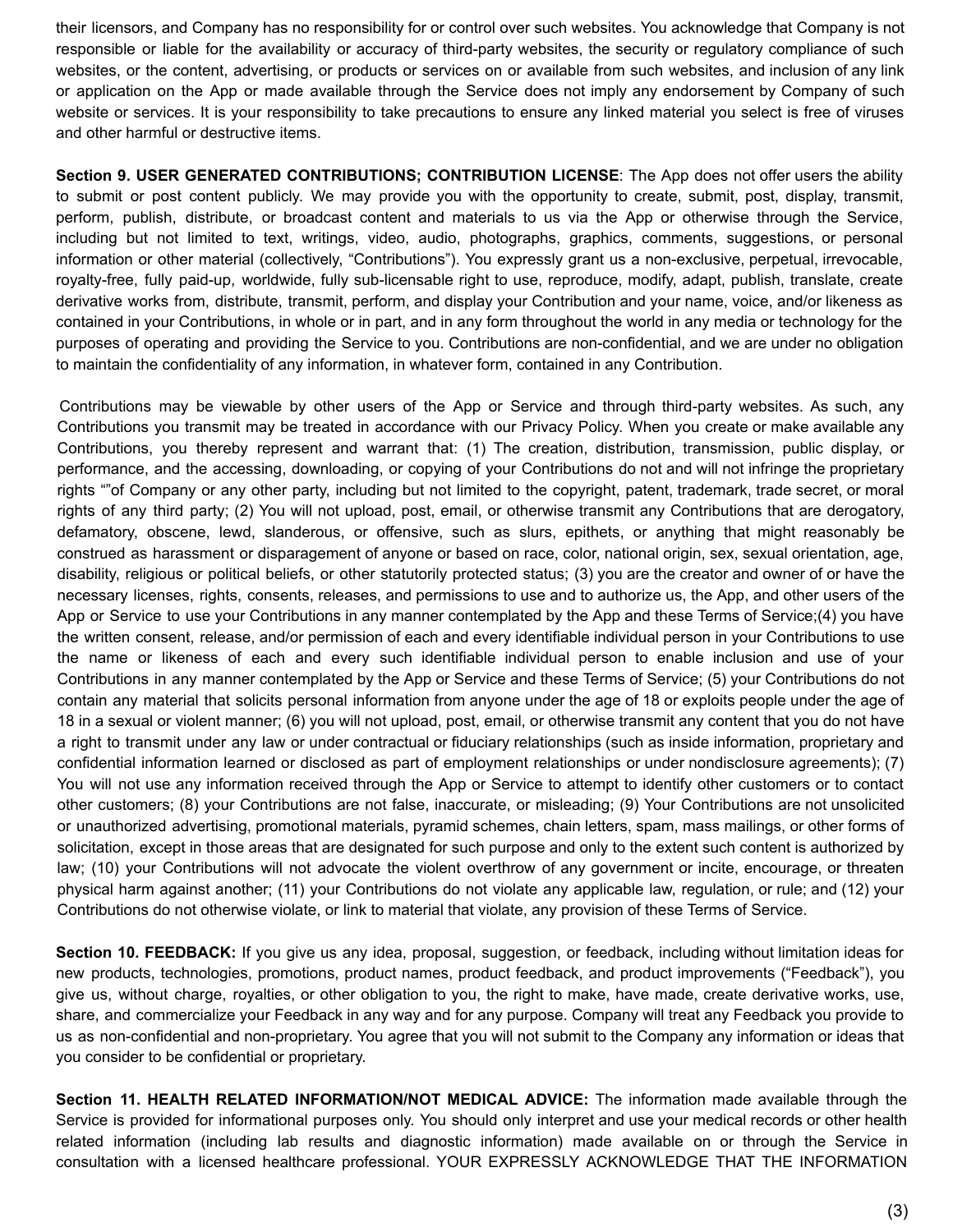PROVIDED IN THE SERVICE IS NOT MEDICAL ADVICE. THE SERVICES DO NOT PROVIDE MEDICAL OR DIAGNOSTIC SERVICES OR PRESCRIBE MEDICATION. USE OF THE SERVICE OR ANY CONTENT AVAILABLE THROUGH THE SERVICE IS NOT A SUBSTITUTE FOR THE PROFESSIONAL JUDGMENT OF HEALTHCARE PROFESSIONALS. YOU ACKNOWLEDGE YOUR SOLE RESPONSIBILITY FOR OBTAINING MEDICAL ADVICE FROM A LICENSED HEALTHCARE PROFESSIONAL. YOU ASSUME ALL RISKS ASSOCIATED WITH YOUR USE OF THE SERVICE. YOUR DECISION TO SHARE OR DISCLOSE YOUR DATA, INCLUDING, WITHOUT LIMITATION, HEALTH-RELATED INFORMATION. YOU HEREBY RELEASE THE COMPANY, ITS AFFILIATES, ITS LICENSORS, AND ITS SERVICE PROVIDERS FROM ANY AND ALL LIABILITY THAT MAY ARISE FROM SUCH SHARING.

**Section 12. SUSPENSION AND TERMINATION**: You or we may suspend or terminate your account or your use of this Service at any time, for any reason or for no reason, with or without prior notice. You are personally liable for any charges incurred through your account prior to termination. If we terminate or suspend your account for any reason, you are prohibited from registering and creating a new account under your name, a fake or borrowed name, or the name of any third party, even if you may be acting on behalf of the third party. In addition to terminating or suspending your account, we reserve the right to take appropriate legal action, including without limitation pursuing civil, criminal, and injunctive redress. If your account is terminated, we may delete your data or your Submissions or otherwise disassociate it from you and your account (unless we are required by law to keep it, return it, or transfer it to you, or a third party identified by you). As a result, you may no longer be able to access any of the Service or your data or Submissions. If your account is suspended or terminated a notification will be sent to the email address you provided in your account and a SMS/text message will be sent to the phone number you provided in your account when the account is suspended or terminated. The notification will include the date and time the account was closed.

To delete your account from our database, including personal medical history obtained through the Service you must submit a request via email to: Privacy@healthwealthsafe.com or in writing to: Health Wealth Safe, 2005 Prince Avenue, Athens, GA, 30606. Once you submit your request, we will send an email to the email address linked to your account asking you to confirm your request. Upon receiving your confirmation, we will process your request to delete your data. It could take upto 30 days for your data to be deleted from our database. You will no longer be able to sign-in to your account. As a result, you may no longer be able to access any of the Service or your data or Submissions.

**Section 13. MANAGEMENT OF SERVICE**: We reserve the right, but not the obligation, to: (1) monitor the App and your use of the Service for violations of these Terms of Service; (2) take appropriate legal action against anyone who, in our sole discretion, violates the law or these Terms of Service, including without limitation, reporting such user to law enforcement authorities; (3) in our sole discretion and without limitation, refuse, restrict access to, limit the availability of, or disable (to the extent technologically feasible) any of your Contributions or any portion thereof; (4) in our sole discretion and without limitation, notice, or liability, to disable all files and content that are excessive in size or are in any way burdensome to our systems; and (5) otherwise manage the App and Service in a manner designed to protect our rights and property and to facilitate the proper functioning of the App. In the event a violation is observed and appropriate action is necessary the User who is found to be in violation will be notified via email at the email address linked to your account and a SMS/text message will be sent to the phone number attached to your account.

We have the right to reasonably cooperate with any law enforcement authorities or court order, as required by law or regulations, requesting or directing us to disclose the identity or other information of anyone using the Service or App. YOU WAIVE AND WILL HOLD US HARMLESS FROM ANY CLAIMS RESULTING FROM ANY REASONABLE ACTION TAKEN BY US DURING OR AS A RESULT OF SUCH INVESTIGATIONS AND FROM ANY ACTIONS TAKEN AS A CONSEQUENCE OF INVESTIGATIONS BY SUCH LAW ENFORCEMENT AUTHORITIES OR AGENCIES.

**Section 14. MODIFICATIONS TO THE APP AND SERVICE:** We reserve the right to change, modify, or remove the contents of the Site at any time or for any reason at our sole discretion with or without notice. However, we have no obligation to update any information on our Site. We also reserve the right to modify or discontinue all or part of the Site with or without notice at any time. We will not be liable to you or any third party for any modification, price change, suspension, or discontinuance of the Site. If major modifications are made to the App and Services the Users will receive a notification that the App and/or Services have been updated the next time they visit the App and/or Services websites after the update has been completed.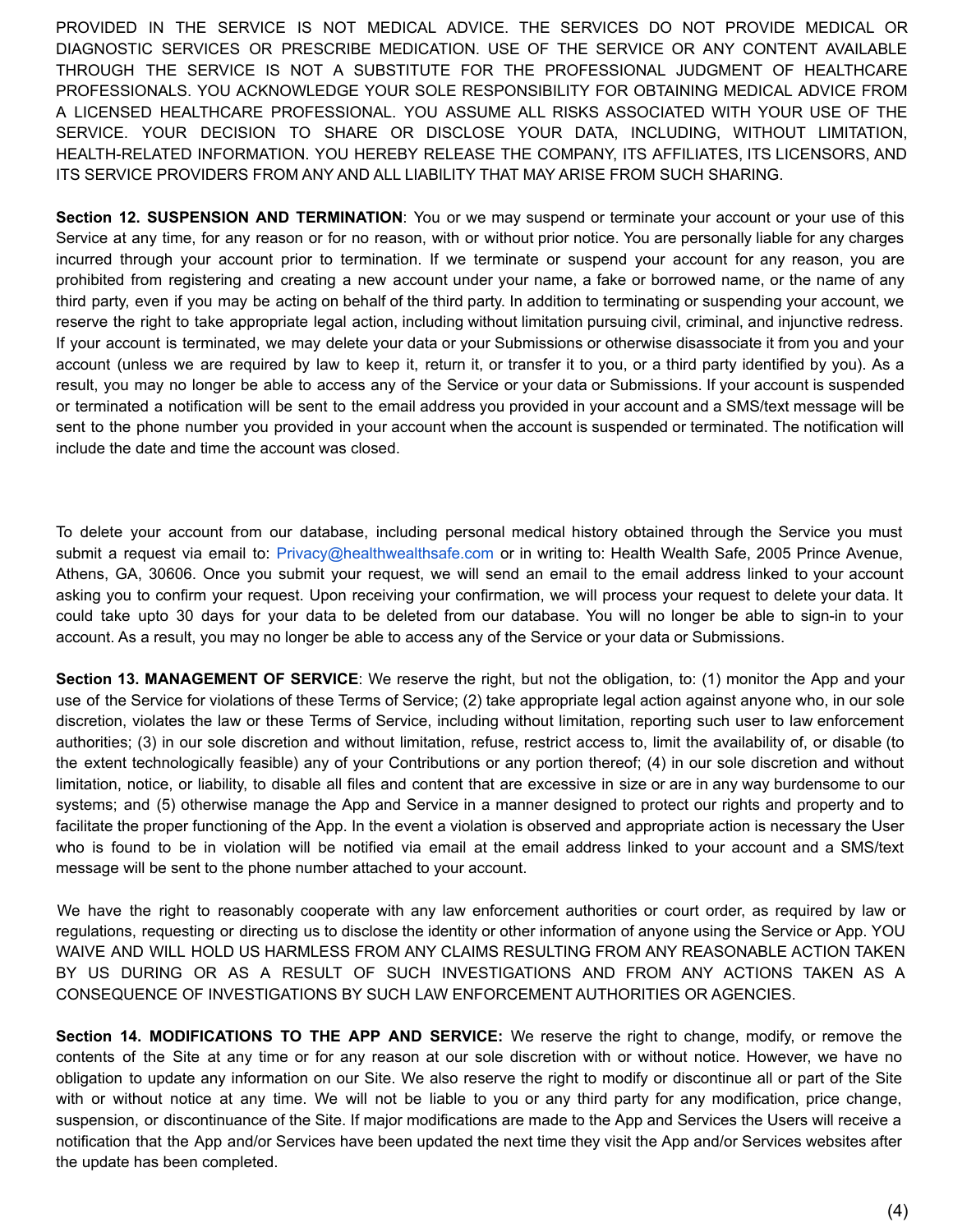**Section 15. DISCLAIMER OF WARRANTIES**: THE APP AND SERVICE ARE PROVIDED ON AN AS-IS AND AS-AVAILABLE BASIS. YOU AGREE THAT YOUR USE OF THE SITE AND OUR SERVICES WILL BE AT YOUR SOLE RISK. TO THE FULLEST EXTENT PERMITTED BY LAW, WE DISCLAIM ALL WARRANTIES, EXPRESS OR IMPLIED, IN CONNECTION WITH THE APP OR YOUR USE OF THE SERVICE, INCLUDING, WITHOUT LIMITATION, THE IMPLIED WARRANTIES OF MERCHANTABILITY, FITNESS FOR A PARTICULAR PURPOSE, AND NON-INFRINGEMENT. WE MAKE NO WARRANTIES OR REPRESENTATIONS ABOUT THE ACCURACY OR COMPLETENESS OF THE APP'S CONTENT OR THE SERVICE AND WE WILL ASSUME NO LIABILITY OR RESPONSIBILITY FOR ANY (1) ERRORS, MISTAKES, OR INACCURACIES OF CONTENT AND MATERIALS, (2) PERSONAL INJURY OR PROPERTY DAMAGE, OF ANY NATURE WHATSOEVER, RESULTING FROM YOUR ACCESS TO AND USE OF THE APP OR SERVICE, (3) ANY UNAUTHORIZED ACCESS TO OR USE OF OUR SECURE SERVERS AND/OR ANY AND ALL DATA STORED THEREIN, (4) ANY INTERRUPTION OR CESSATION OF TRANSMISSION TO OR FROM THE APP, (5) ANY BUGS, VIRUSES, TROJAN HORSES, OR THE LIKE WHICH MAY BE TRANSMITTED TO OR THROUGH THE APP OR SERVICE BY ANY THIRD PARTY, AND/OR (6) ANY ERRORS OR OMISSIONS IN ANY CONTENT AND MATERIALS OR FOR ANY LOSS OR DAMAGE OF ANY KIND INCURRED AS A RESULT OF THE USE OF ANY CONTENT POSTED, TRANSMITTED, OR OTHERWISE MADE AVAILABLE VIA THE APP. YOU ACKNOWLEDGE THAT COMPUTER AND TELECOMMUNICATIONS SYSTEMS ARE NOT FAULT-FREE AND OCCASIONAL PERIODS OF DOWNTIME OCCUR. WE DO NOT GUARANTEE THAT ALL FUNCTIONS OF THE SERVICE OR APP WILL ALWAYS BE AVAILABLE, WILL PERFORM AS EXPECTED, OR WILL BE ERROR-FREE. NO ADVICE OR INFORMATION, WHETHER ORAL OR WRITTEN, OBTAINED FROM US, ONE OF OUR REPRESENTATIVES OR THROUGH THE SERVICE WILL CREATE ANY WARRANTY NOT EXPRESSLY MADE HEREIN.

THE FOREGOING EXCLUSIONS OF IMPLIED WARRANTIES DO NOT APPLY TO THE EXTENT PROHIBITED BY LAW. PLEASE REFER TO YOUR LOCAL LAWS FOR ANY SUCH PROHIBITIONS.

The Users will be notified following The Office of the National Coordinator for Health Information Technology (ONC) guidelines. In the event of, ANY UNAUTHORIZED ACCESS TO OR USE OF OUR SECURE SERVERS AND/OR ANY AND ALL DATA STORED THEREIN, AND/OR ANY BUGS, VIRUSES, TROJAN HORSES, OR THE LIKE WHICH MAY BE TRANSMITTED TO OR THROUGH THE APP OR SERVICE BY ANY THIRD PARTY, at the email address and phone number linked to your account.

**Section 16. LIMITATIONS ON LIABILITY**: TO THE FULLEST EXTENT PERMITTED BY APPLICABLE LAW, IN NO EVENT WILL WE OR OUR AFFILIATES, OR ANY OF 'OUR OR OUR AFFILIATES' RESPECTIVE LICENSORS OR SERVICE PROVIDERS, HAVE ANY LIABILITY FOR LOST PROFITS, LOSS OF DATA, LOSS OF GOODWILL, BUSINESS INTERRUPTION, COMPUTER FAILURE OR MALFUNCTION OR CONSEQUENTIAL, INCIDENTAL, INDIRECT, EXEMPLARY, SPECIAL OR PUNITIVE DAMAGES ARISING FROM OR RELATED TO THESE TERMS OF SERVICE, THE APP, THE CONTENT OR SERVICE.

OUR AGGREGATE LIABILITY ARISING OUT OR RELATING TO THESE TERMS OF SERVICE, THE SERVICE OR APP WILL NOT EXCEED THE GREATER OF \$100 OR THE AMOUNT ACTUALLY PAID BY YOU FOR THE SERVICE.

THE FOREGOING LIMITATIONS WILL APPLY WHETHER SUCH DAMAGES ARISE OUT OF BREACH OF CONTRACT, TORT (INCLUDING NEGLIGENCE) OR OTHERWISE AND REGARDLESS OF WHETHER SUCH DAMAGES WERE FORESEEABLE OR YOU WERE ADVISED OF THE POSSIBILITY OF SUCH DAMAGES. SOME JURISDICTIONS DO NOT ALLOW CERTAIN LIMITATIONS OF LIABILITY SO SOME OR ALL OF THE ABOVE LIMITATIONS OF LIABILITY MAY NOT APPLY TO YOU.

**Section 17. INDEMNIFICATION:** You agree to indemnify, defend and hold harmless Company and its officers, directors, employees, agents, affiliates, successors and assigns from and against any and all losses, damages, liabilities, deficiencies, claims, actions, judgments, settlements, interest, awards, penalties, fines, costs, or expenses of whatever kind, including reasonable attorneys' fees, arising from or relating to (a) your use or misuse of the App and/or Service; (b) your breach of the Terms of Service; (c) your violation of any applicable law or any rights of any third party; or (d). any content you submit or make available through the App or Service.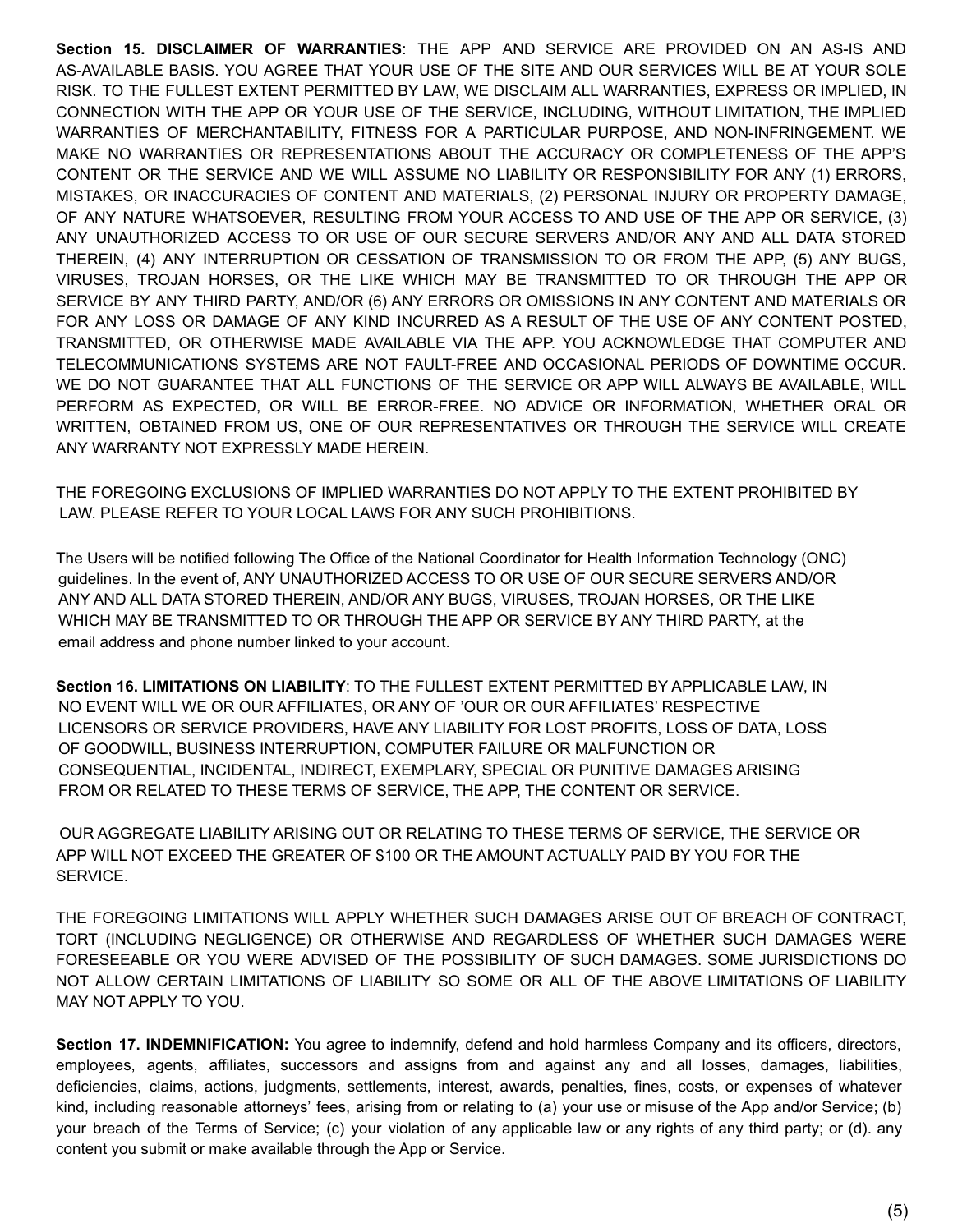**Section 18. ELECTRONIC COMMUNICATIONS:** Visiting the App and Service, sending us emails, and completing online forms constitute electronic communications. As such, if you gave us your email address or phone number in connection with your use of the Service or App, then you consent to receive electronic communications and to receive notices, disclosures, and other communications we provide to you electronically via email or SMS (text message), including to verify your identity before registering your mobile phone numbers. We may also send you notifications by other means (for example by in-product messages). Data or messaging rates may apply if you receive notifications via SMS.

**Section 19. GOVERNING LAW**: These Terms of Service are governed by the laws of the state of Georgia without regard to conflict of law provisions. To the extent the provisions in the section titled Dispute Resolution do not apply, you consent to the exclusive jurisdiction of the state and federal courts located in Athens-Clarke County, Georgia.

## **Section 20. DISPUTE RESOLUTION: PLEASE READ THIS SECTION CAREFULLY. IT AFFECTS YOUR RIGHTS AND HOW CLAIMS THAT YOU AND COMPANY HAVE AGAINST EACH OTHER ARE RESOLVED. THIS SECTION IS A "WRITTEN AGREEMENT TO ARBITRATE" PURSUANT TO THE FEDERAL ARBITRATION ACT, AND YOU AND COMPANY AGREE THAT WE INTEND THIS SECTION TO SATISFY THE "WRITING" REQUIREMENT OF THE FEDERAL ARBITRATION ACT.**

We believe that arbitration is a faster, more convenient, and less expensive way to resolve any disputes or disagreements that we may have. Therefore, pursuant to these Terms of Service, if you have any past, present, or future dispute or disagreement with us regarding (i) your use of or interaction with the Service, (ii) any transactions or relationships with us or (iii) any data or information you may provide to us or that we may gather in connection with such use, interaction, or transaction (collectively, "HWS Transactions or Relationships"), you will not have the right to pursue a claim in court or have a jury decide the claim and you will not have the right to bring or participate in any class action or similar proceeding in court or in arbitration. By using or interacting with the Service or engaging in any other HWS Transactions or Relationships with us, you agree to binding arbitration as provided below.

We will make every reasonable effort to informally resolve any complaints, disputes, or disagreements that you may have with us. If those efforts fail, by using the Service, you agree that any complaint, dispute, or disagreement you may have against us, and any claim that we may have against you, arising out of, relating to, or connected in any way with these Terms or Service (including the Privacy Policy), or any HWS Transactions or Relationships will be resolved exclusively by final and binding arbitration ("Arbitration") administered by JAMS or its successor ("JAMS") and conducted in accordance with the JAMS Streamlined Arbitration Rules And Procedures in effect at the time the Arbitration is initiated or, if the amount in controversy exceeds \$100,000, in accordance with the JAMS Comprehensive Arbitration Rules And Procedures then in effect (respectively, the "Applicable Rules"). The Applicable Rules can be found at www.jamsadr.com. If JAMS is no longer in existence, the Arbitration will be administered by the American Arbitration Association or its successor (the "AAA") instead and conducted in accordance with the AAA Commercial Arbitration Rules in effect at that time (which will be the "Applicable Rules" in such circumstances). If JAMS (or, if applicable, AAA) at the time the arbitration is filed has Minimum Standards of Procedural Fairness for Consumer Arbitrations in effect which would be applicable to the matter in dispute, we agree to provide the benefit of such Minimum Standards to you to the extent they are more favorable than the comparable arbitration provisions set forth in this Section, provided, however, that in no event may such Minimum Standards contravene or restrict the application of subpart (e) or (h) below.

You further agree that:

(a) The Arbitrator, and not any federal, state, or local court or agency, has the exclusive authority to resolve any dispute arising under or relating to the validity, interpretation, applicability, enforceability, or formation of these Terms of Service and the arbitration provisions in this Section, including but not limited to any claim that all or any part of these Terms of Service is void or voidable;

(b) The Arbitration will be held either by telephone or by written submission: (i) at a location determined by JAMS (or, if applicable, AAA) pursuant to the Applicable Rules (provided that such location is reasonably convenient for you and does not require travel in excess of 100 miles from your home or place of business); or (ii) at such other location as may be mutually agreed upon by you and Company; or (iii) at your election, if the only claims in the arbitration are asserted by you and are for less than \$10,000 in aggregate;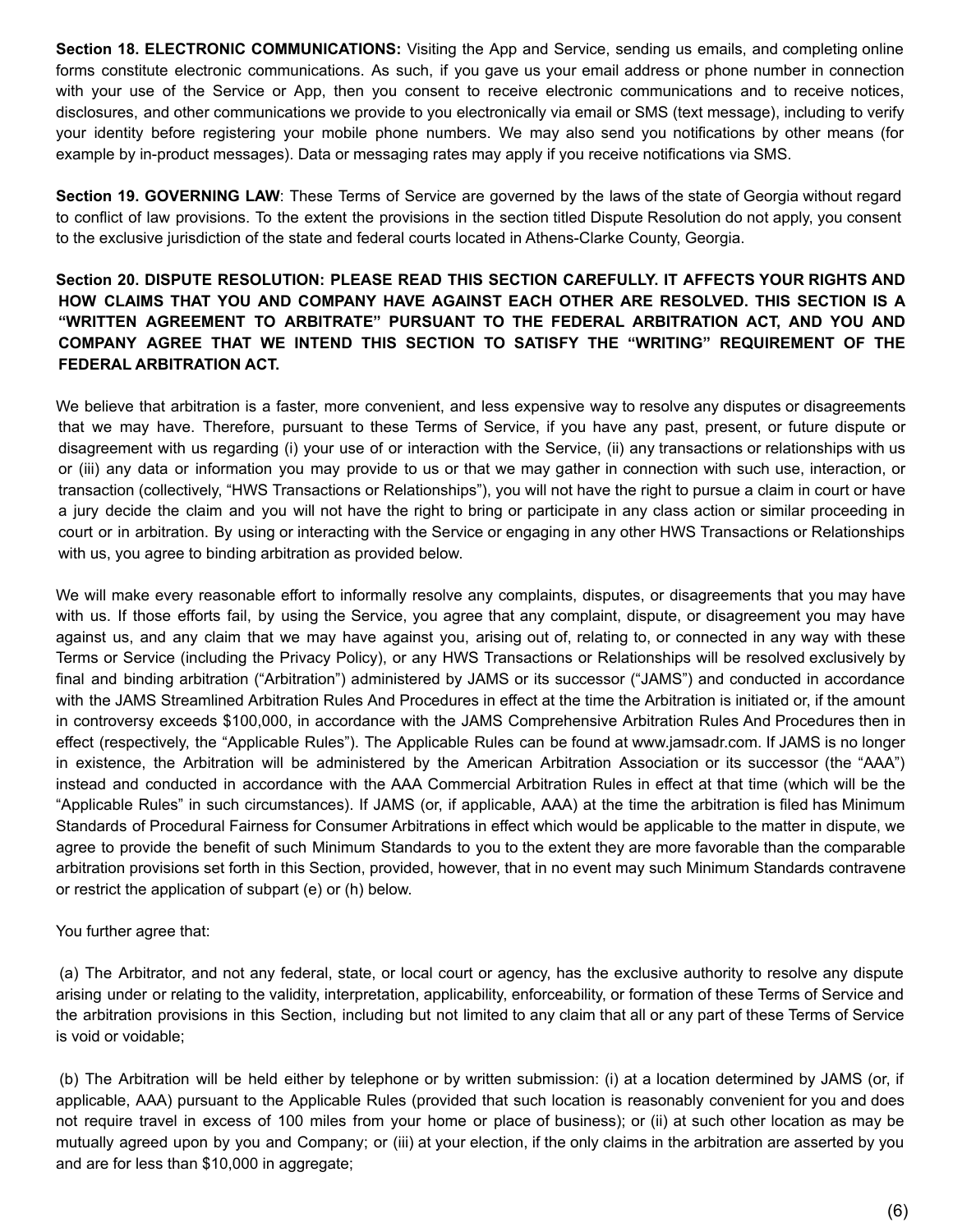(c) The Arbitrator (i) will apply internal laws of the State of Georgia consistent with the Federal Arbitration Act and applicable statutes of limitations, or, to the extent that federal law prevails, will apply the law of the U.S., irrespective of any conflict of law principles; (ii) will entertain any motion to dismiss, motion to strike, motion for judgment on the pleadings, motion for complete or partial summary judgment, motion for summary adjudication, or any other dispositive motion consistent with the laws of the State of Georgia or federal rules of procedure, as applicable; (iii) will honor claims of privilege recognized at law; and (iv) will have authority to award any form of legal or equitable relief;

(d) The Arbitration can resolve only your and our individual claims, and the Arbitrator will have no authority to entertain or arbitrate any claims on a class or representative basis, or to consolidate or join the claims of other persons or parties who may be similarly situated;

(e) The Arbitrator will issue a written award supported by a statement of decision setting forth the Arbitrator's complete determination of the dispute and the factual findings and legal conclusions relevant to it (an "Award"). Judgment upon the Award may be entered by any court having jurisdiction thereof or having jurisdiction over the relevant party or its assets;

(f) If you demonstrate that the costs of Arbitration will be prohibitive as compared to the costs of litigation, we will pay as much of your filing and hearing fees in connection with the Arbitration as the Arbitrator deems necessary to prevent the arbitration from being cost-prohibitive, regardless of the outcome of the Arbitration, unless the Arbitrator determines that your claim(s) were frivolous or asserted in bad faith. If the Arbitrator awards you an Award greater than our last written settlement offer, we will reimburse your reasonable and actual out-of-pocket attorneys' fees associated with the Arbitration, and, in any case, we will bear our own attorneys' fees;

(g) With the exception of the subsection (d) above, if any part of this arbitration provision is deemed to be invalid, unenforceable, or illegal or otherwise conflicts with the Applicable Rules, then the balance of this arbitration provision will remain in effect and will be construed in accordance with its terms as if the invalid, unenforceable, illegal, or conflicting provision were not contained herein. If, however, "No Class Relief" is found to be invalid, unenforceable, or illegal, then the entirety of this arbitration provision will be null and void, and neither you nor Company will be entitled to arbitrate their dispute, and must instead bring any claims in a court of competent jurisdiction;

(h) Notwithstanding the foregoing arbitration provisions, at your option, you may bring any claim you have against us in your local small claims court within the U.S., if your claim is within such court's jurisdictional limit; provided that such court does not have the authority to entertain any claims on a class or representative basis or to consolidate or join the claims of other persons or parties who may be similarly situated in such proceeding;

(i) You may opt out of this agreement to arbitrate. If you do so, neither you nor we can require the other to participate in an arbitration proceeding. To opt out, you must notify us in writing within 30 days of the date that you first became subject to this arbitration provision, and must include your name and residence address, the email address you use for your account (if you have one), and a clear statement that you want to opt out of this arbitration agreement. Any requests to opt out must be sent to: [Privacy@healthwealthsafe.com]; and

(j) Notwithstanding the foregoing, we or you may submit any dispute, cause of action, claim, or controversy relating to our or your intellectual property (such as trademarks, trade dress, domain names, trade secrets, copyrights, and other patents) to any court of competent jurisdiction.

Section 21. **DIGITAL MILLENNIUM COPYRIGHT ACT ("DMCA") NOTICE**: In operating the Service, we may act as a "services provider" (as defined by DMCA) and offer services as online provider of materials and links to third-party web sites. As a result, third-party materials that we do not own or control may be transmitted, stored, accessed, or otherwise made available using the Service. Company has in place certain legally mandated procedures regarding allegations of copyright infringement occurring on the Service. Company has adopted a policy that provides for the immediate removal of any content or the suspension of any user that is found to have infringed on the rights of Company or of a third party, or that has otherwise violated any intellectual property laws or regulations, or any of the terms and conditions of these Terms of Service. If you believe any material available via the Service infringes a copyright, you should notify us using the notice procedure for claimed infringement under the DMCA (17 U.S.C. Sect. 512(c)(2)). We will respond expeditiously to remove or disable access to the material claimed to be infringing and will follow the procedures specified in the DMCA to resolve the claim between the notifying party and the alleged infringer who provided the material. Our designated agent (i.e., proper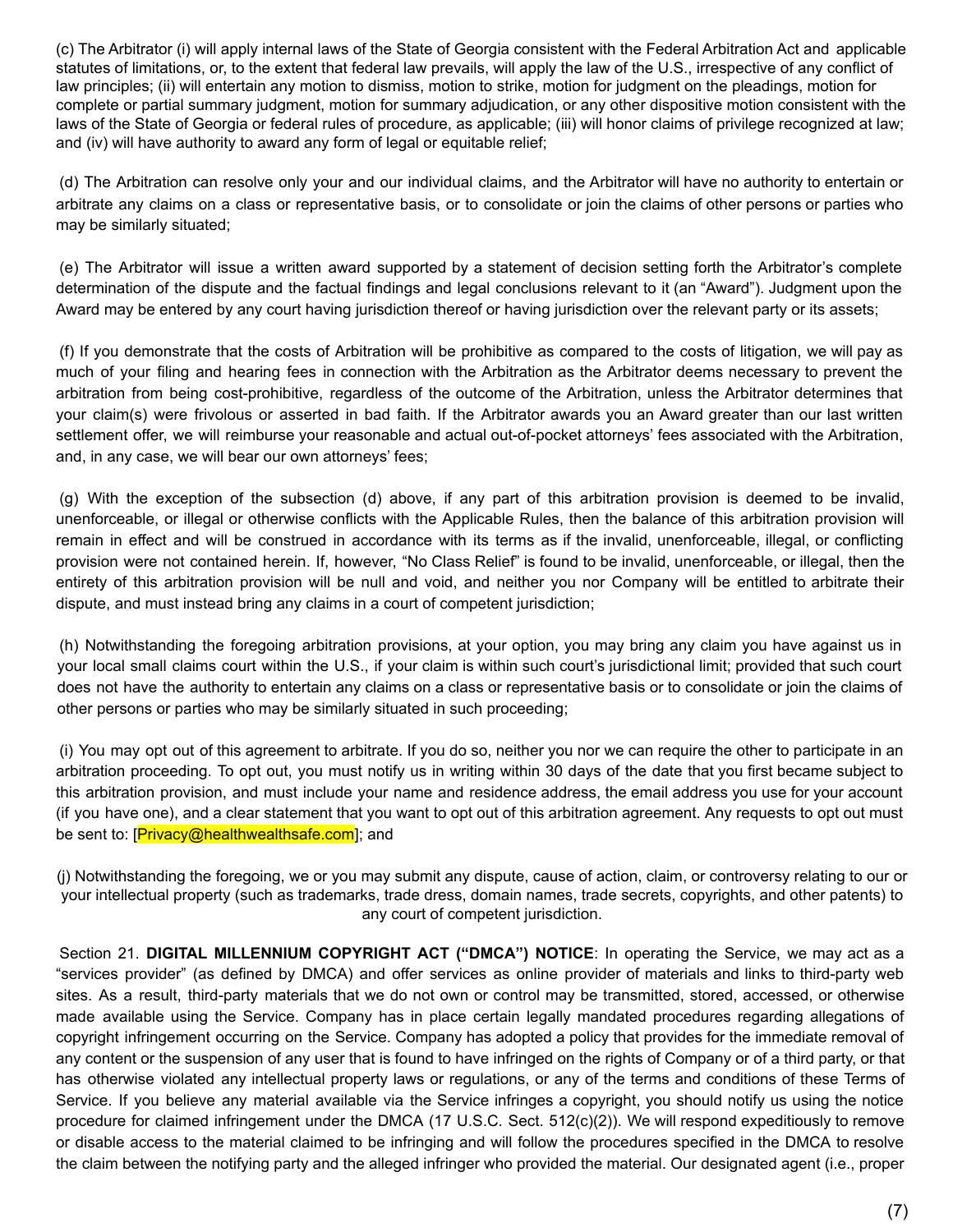party for notice) to whom you should address infringement notices under the DMCA is **Privacy@healthwealthsafe.com**.

Please provide the following notice:

1. Identify the copyrighted work or other intellectual property that you claim has been infringed;

2. Identify the material on the Service that you claim is infringing, with enough detail so that we may locate it on the Service;

- 3. A statement by you that you have a good faith belief that the disputed use is not authorized by the copyright owner, its agent, or the law;
- 4. A statement by you declaring under penalty of perjury that (a) the above information in your notice is accurate, and (b) that you are the owner of the copyright interest involved or that you are authorized to act on behalf of that owner;
- 5. Your address, telephone number, and email address; and
- 6. Your physical or electronic signature.

We may give notice to our users of any infringement notice by means of a general notice on the Service, electronic mail to a user's e-mail address in our records, or by written communication sent by first-class mail to a user's physical address in our records. If you receive such an infringement notice, you may provide counter-notification in writing to the designated agent that includes the information below. To be effective, the counter-notification must be a written communication that includes the following:

1. Your physical or electronic signature;

2. Identification of the material that has been removed or to which access has been disabled, and the location at which the material appeared before it was removed or access to it was disabled;

- 3. A statement from you under the penalty of perjury, that you have a good faith belief that the material was removed or disabled as a result of a mistake or misidentification of the material to be removed or disabled; and
- 4. Your name, physical address and telephone number, and a statement that you consent to the jurisdiction of a Federal District Court for the judicial district in which your physical address is located, or if your physical address is outside of the United States, for any judicial district in which we may be found, and that you will accept service of process from the person who provided notification of allegedly infringing material or an agent of such person.
- **Section 22. APPLE DISCLAIMER**. The following applies to any part of the Service you acquire from an electronic store branded, owned, or controlled by Apple or any affiliate of Apple ("App Store-Sourced Software"):

You acknowledge and agree that these Terms of Service are solely between you and Company, not Apple, and that Apple has no responsibility for the App Store-Sourced Software or content thereof. Your use of the App Store-Sourced Software must comply with the App Store Terms of Service. You acknowledge that Apple has no obligation whatsoever to furnish any maintenance and support services with respect to the App Store-Sourced Software. In the event of any failure of the App Store-Sourced Software to conform to any applicable warranty, you may notify Apple, and Apple will refund the purchase price for the App Store-Sourced Software to you; to the maximum extent permitted by applicable law, Apple will have no other warranty obligation whatsoever with respect to the App Store-Sourced Software, and any other claims, losses, liabilities, damages, costs or expenses attributable to any failure to conform to any warranty will be solely governed by these Terms of Service and any law applicable to Company as provider of the software. You acknowledge that Apple is not responsible for addressing any claims from you or any third party relating to the App Store-Sourced Software or your possession and/or use of the App Store-Sourced